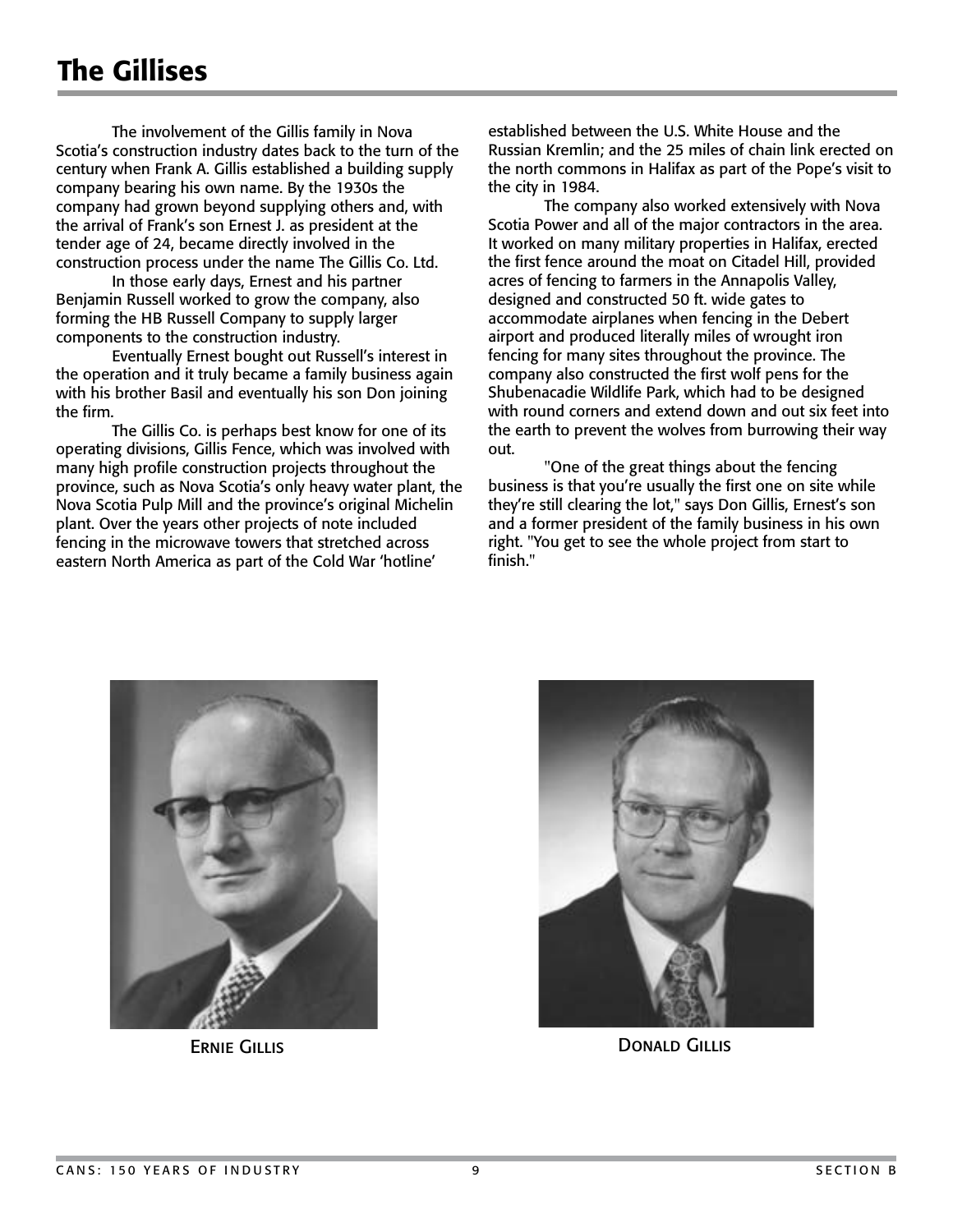

Presentation of Honorary Life Membership to Ernie Gillis: Left to Right: Edgar Goguen, Hon. Joel Mathenson, Ernie Gillis, Rod Kerr.

 Unfortunately though, Don admits it's often the more disturbing jobs that remain with you – even years later.

 "One of the most difficult projects I remember us working on was for the Children's Unit at the Nova Scotia Hospital. A young girl was killed when she fell from a rooftop recreation area, so we were called in to construct a safety barrier – essentially a 35 ft. long by 35 ft. wide by 9 ft. high 'cage' on the roof. I still remember that one quite vividly."

 Despite all its success, the fencing operation came perilously close to shutting down operations at one point when its biggest competitor at the time, NB Wire Fence, bought up the assets of DOSCO Fence, Gillis' primary supplier. A letter from NB Wire Fence informed the Gillis family of the purchase and instructed them that all future purchases would have to be through them.

 The idea of buying from his competitor was anathema to Ernest, so later that same day young Don was on a plane to Montreal where he eventually met with Mr. George Reid of the Steel Company of Canada and struck a bargain to become their new representatives in the Maritimes.

 "So there we were that morning, effectively out of the fencing business," Don recalls, "and by that evening we were back in with chain link from the Steel Company of Canada."

 However, the one lesson this incident drove home was the vulnerability of relying too heavily on any single type of work. As Don puts it, "There are only so many fences you can build. We needed to diversify."

 That diversification took the form of G&M Steel Buildings Ltd. and D&B Gillis Holdings Ltd., both of which carried the business into areas of the construction industry it had previously not been involved with, but which provided the company with the resiliency it needed to carry on into the 1980s.

 By 1971, Ernest had decided it was also time for a change on a more personal level. He went into semi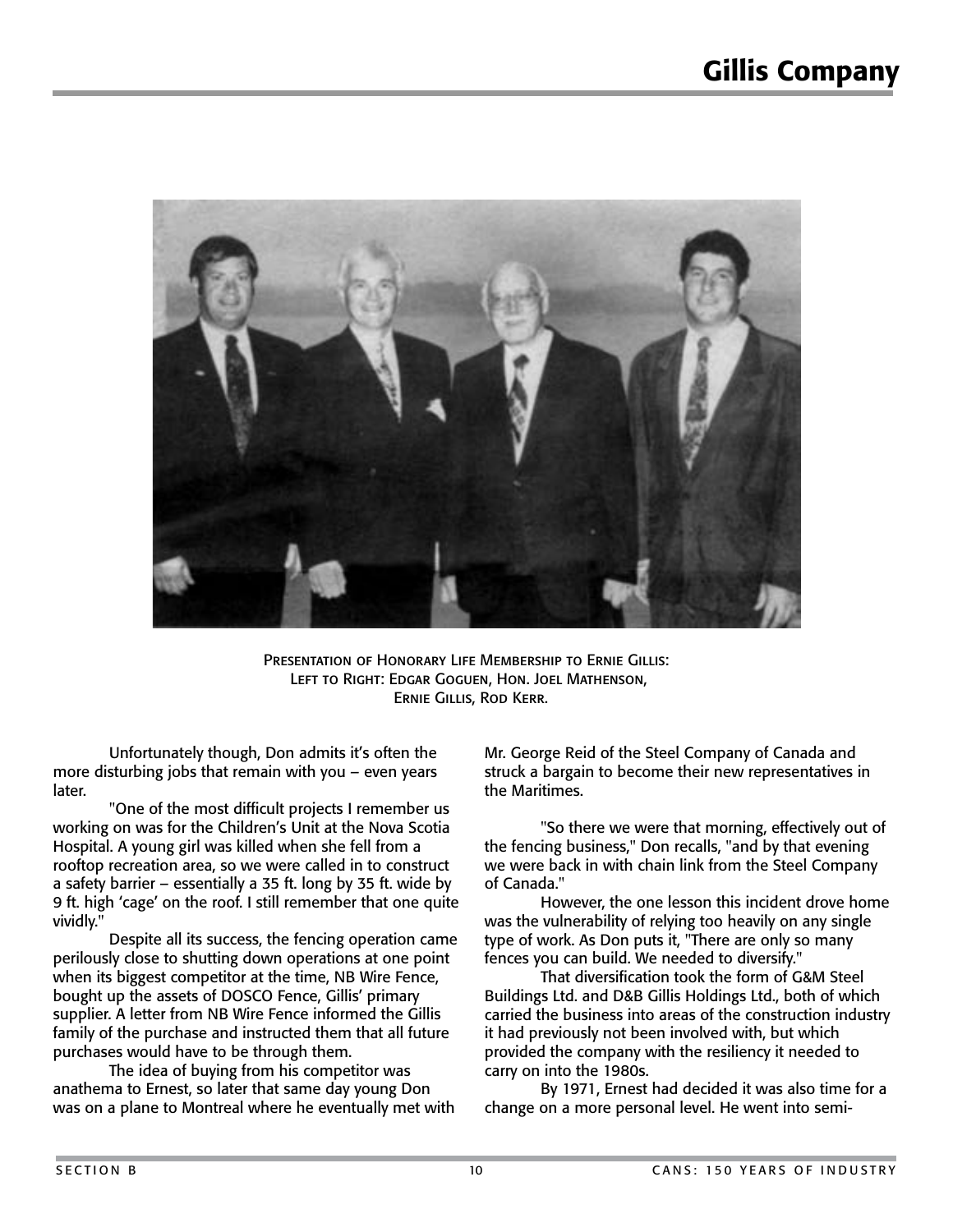retirement and sold the company to Don. The prefix 'semi' is particularly appropriate in this case, as Ernest continued to come into the office almost every day and remained at least partially involved with the company's operations until 1978.

 Where he found the time to do so is something of a mystery. Even before retiring, in addition to running the family business, Ernest was heavily involved in a great variety of volunteer and charitable endeavours. He was one of the first chairs of the Halifax-Dartmouth Construction Association, predecessor to the Construction Association of Nova Scotia (CANS), a role that carried on from his chairing of the Mechanical Trades Exchange Committee of the Halifax Board of Trade. It was this committee that laid the foundations for formation of the Association.

 In recognition of his contribution is this area, Ernest was chosen as the first Honourary Life Member of CANS. He was similarly honoured by the Canadian National Institute for the Blind, Knights of Columbus, Mayflower Curling Club, RCMP Veteran's Association and Gyro International. Other organizations in which he was heavily involved include the Boy Scouts of Canada, the former Victoria General Hospital, the United Way, the Halifax Board of Trade and the Victoria Order of Nurses.

 "Dad was always involved in the community in a big way," Don recalls. "I hardly remember him being home in the evenings."

 It seemed a forgone conclusion that Don would take over the family business from his father. As he points out himself, "It (working for the company) was the only job I had ever had outside of serving in the Naval Reserves."

 After buying out his father in 1971, Don preceded to put his own stamp on the company. He aggressively pursued new markets with the diversified divisions. "There's always a bit of a gambler in a construction man, albeit an extremely cautious one," he says.

 Don even changed the methodology used in the fencing operation. "For example," Don says, "previously it was largely a seasonal business – we hardly ever worked in the winter. That soon changed and we started putting fence in the ground year-round."

 The one thing Don didn't change was his father's commitment to the community. He fully embraced this aspect of his professional life, even serving on the boards of many of the same organizations as his father before him. He was chair of CANS in 1978, an executive member of the Canadian Construction Association, chair of the Design and Construction Institute, president of the Halifax Board of Trade, chair of the Halifax Visitors and Convention Bureau and president of the Halifax Metro Centre's Board of Directors.

 In the years between his father's involvement with the Construction Association and his own, Don says membership shifted dramatically – from consisting mostly of general contractors to consisting mostly of suppliers. However, the nature of the people themselves remained the same.

 "There are a lot of really good people in the construction industry," Don says.

 But the organization closest to his heart, and that he continues to be involved with after all these years, is Gyro International, of which his father was international president between 1958 and 1959.

 "It's an international organization where, most simply described, friendship is offered," Don says. "I've served in all of the local offices. We simply try to give to one another and help each other out. It's like having a close group of friends only they're spread all over the world."

 Somewhere in there he also found the time to meet and marry his wife Brenda, and help raise a family of four sons: Christopher, Andrew, John and Gregor. Although none of his sons followed him into the family business, two of them – Christopher and John – caught enough of the construction industry bug that they have become mechanical engineers.

 Professionally, as Don observed earlier, there are only so many fences you can put in the ground. So by the early 1980s he admits his interest in the family business was waning and other opportunities were calling.

 The company was eventually purchased by the employees and Don moved on to a variety of different positions, such as tenant coordinator for the Park Lane Mall, overseeing construction and marketing of the Halifax World Trade and Convention Centre; buying and selling of small businesses for Pat King Realty; business consulting, marketing for Galvatech Inc. and the development of condominiums in the Paper Mill Lake subdivision.

 However, perhaps his most unusual career move also proved to be his last.

 "My wife Brenda always wanted to run a Bed and Breakfast, but it never really came together. Then one day a friend called to draw her attention to a small, one-inch ad in the paper looking for a caretaker for Crombie House, the original home of Frank H. Sobey in Pictou County. That was 11 years ago," Don says.

 The Crombie House is home to the Sobey Art Foundation and features about one-third of the total